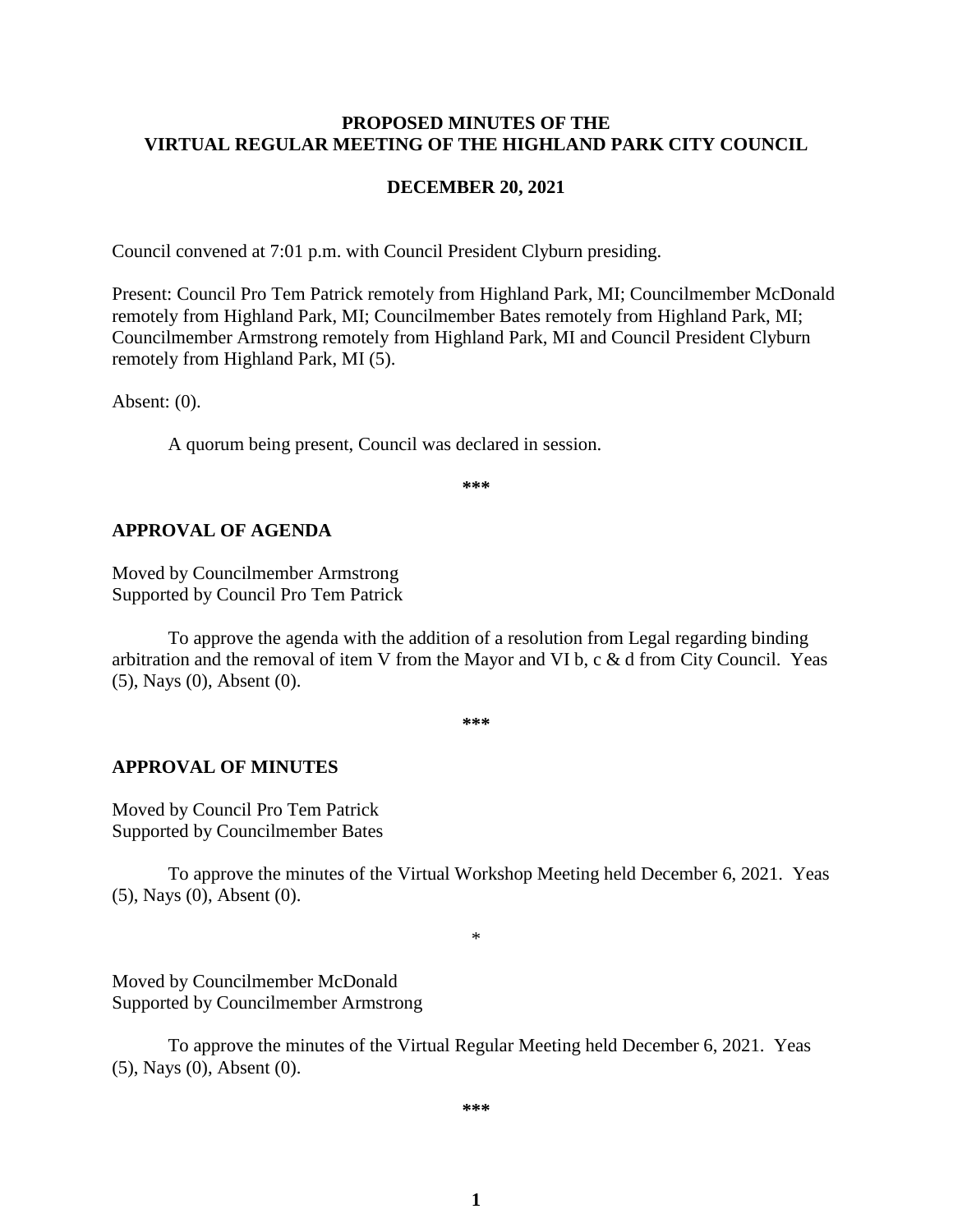#### **CITY COUNCIL 12-20-21 V**

The following resolution was submitted for approval.

## **RESOLUTION TO CREATE A HIGHLAND PARK SUSTAINABILITY TASK FORCE**

Moved by Council Pro Tem Patrick Supported by Councilmember Bates

**WHEREAS,** in accordance with Section 7-18 of the City of Highland Park Charter, CityCouncil may from time to time appoint such boards, committees, or commissions as are deemed appropriate or necessary to advise and consult with them and with appropriate officers or department heads of the City regarding any Municipal activity or to carry out duties established by State or Federal laws or other appropriate authority, **and,**

**WHEREAS**, the Highland Park Sustainability Task Force (HPSTF) will be created to review Highland Park's existing ordinances, policies, and activities and research and identify potential improvements to such ordinances, policies, and activities as they relate to environmental sustainability, **and**,

**WHEREAS**, the HPSTF will advise the City Council and the Mayor on opportunities to promote environmental sustainability, including but not limited to natural resources, energy, food waste, recycling, solid waste disposal, hazardous waste management, transportation, air quality, and environmental justice in Highland Park, **and**,

**WHEREAS**, the HPSTF will consult with private entities and educational institutions regarding Highland Park's sustainable initiatives, as well as coordinate and support efforts to unite the focus municipal programs and services as they relate to sustainable initiatives, **and**,

**WHEREAS**, the HPSTF will hold public meetings and will be subject to the standards, rules, and regulations of the Open Meetings Act regarding sustainability initiatives and the work of the HPSTF in order to provide a forum for addressing public concerns related to sustainable policies and practices, **and,**

**WHEREAS,** the HPSTF will identify and advise the City Council and the Mayor on grant opportunities and sustainability resources, as well as advise the City Council on legislation that supports sustainability initiatives, **and,**

**WHEREAS,** the HPSTF shall consist of seven (7) members, which will include four (4) members appointed by the City Council that three (3) which resides in the City of Highland Park and one (1) nonresident and three (3) members selected by the four (4) members appointed by the City Council (not more than one (1) nonresident of the City of Highland Park); the HPSTF will keep minutes of their meetings and make them publicly accessible online, **NOW,**

**THEREFORE, BE IT RESOLVED,** that the Highland Park City Council will establish the Sustainability Task Force for a period of two (2) years before reconsideration to advise the City Council and the Mayor on opportunities to promote environmental sustainability, including but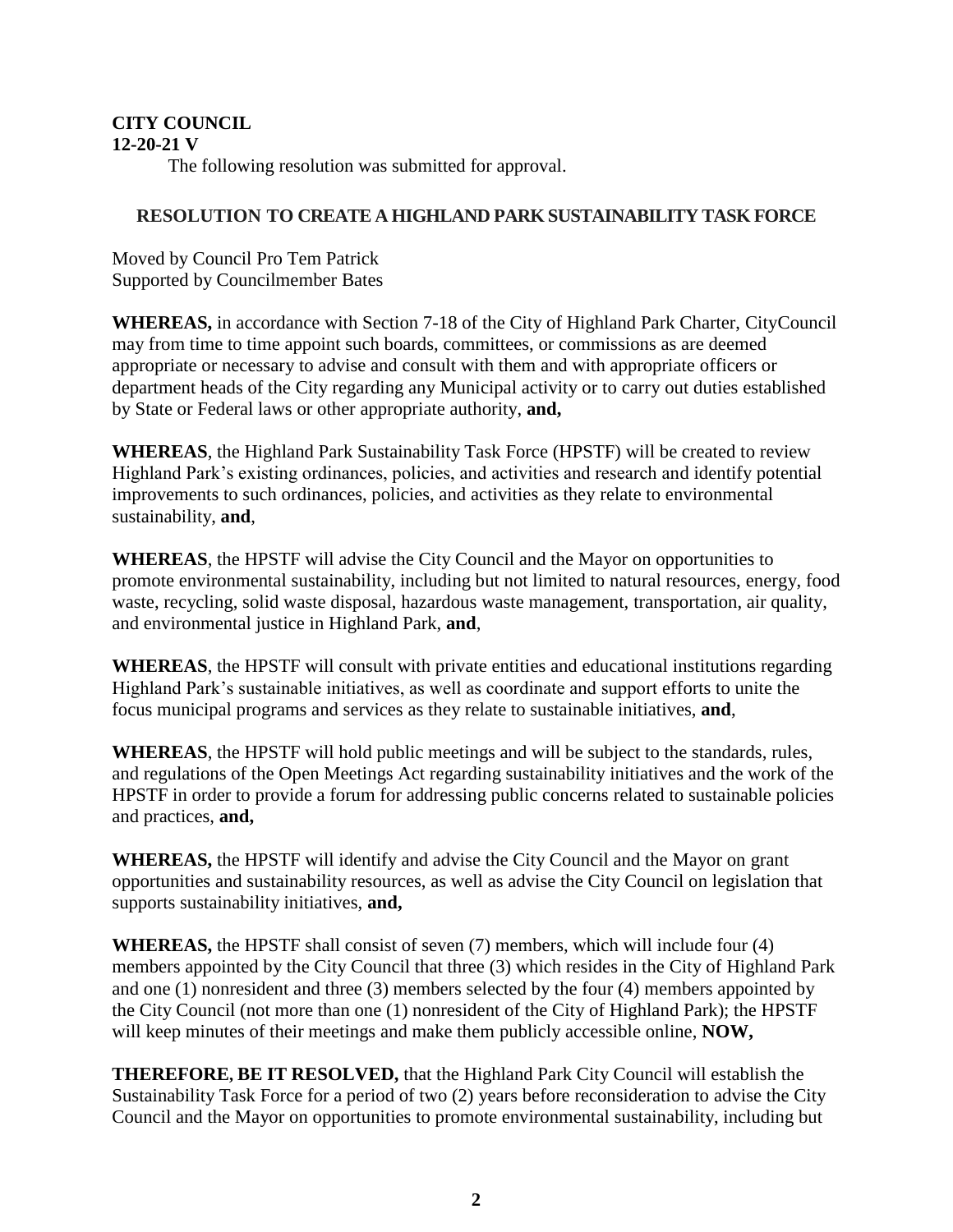not limited to natural resources, energy, food waste, recycling, solid waste disposal, hazardous waste management, transportation, air quality, and environmental justice in the City of Highland Park. Yeas (5), Nays (0), Absent (0).

**\*\*\***

## **FINANCE 12-20-21 VI**

Moved by Council Pro Tem Patrick Supported by Councilmember Armstrong

To receive and file monthly Financial Statement November 30, 2021. Yeas (5), Nays (0), Absent (0).

**\*\*\***

## **ENGINEERING 12-20-21 VII a**

The following resolution was submitted for approval.

# **RESOLUTION TO SOLICIT CONTRACTOR FOR SINKHOLE REPAIRS**

Moved by Councilmember Armstrong Supported by Councilmember Bates

**WHEREAS,** in 2019, the City Engineering Department in conjunction with the Department of Public Works identified the 69 worst sinkholes in the City; and

**WHEREAS,** those 69 sinkholes were repaired at a cost of \$318,000 which was funded with Act 51 funds; and

**WHEREAS,** in 2021, the City Engineering Department in conjunction with the Department of Public Works assessed all of the public roadways in the City and identified 183 repairs to roads, sinkholes and catch basins throughout the City that may pose a threat to the infrastructure as well as to the safety of the residents and road users; and

**WHEREAS,** the repairs were split among the three districts as follows:

| District | Total | Planned | $\%$ | <b>Estimated Total Cost</b> |
|----------|-------|---------|------|-----------------------------|
|          | 82    | 35      | 43%  | \$183,750                   |
|          | 51    | 20      | 39%  | \$105,000                   |
|          | 50    | 20      | 40%  | \$105,000                   |
|          | 183   | 75      | 41%  | \$393,750                   |

**WHEREAS,** on April 5, 2021, the City approved a resolution to approve a contract with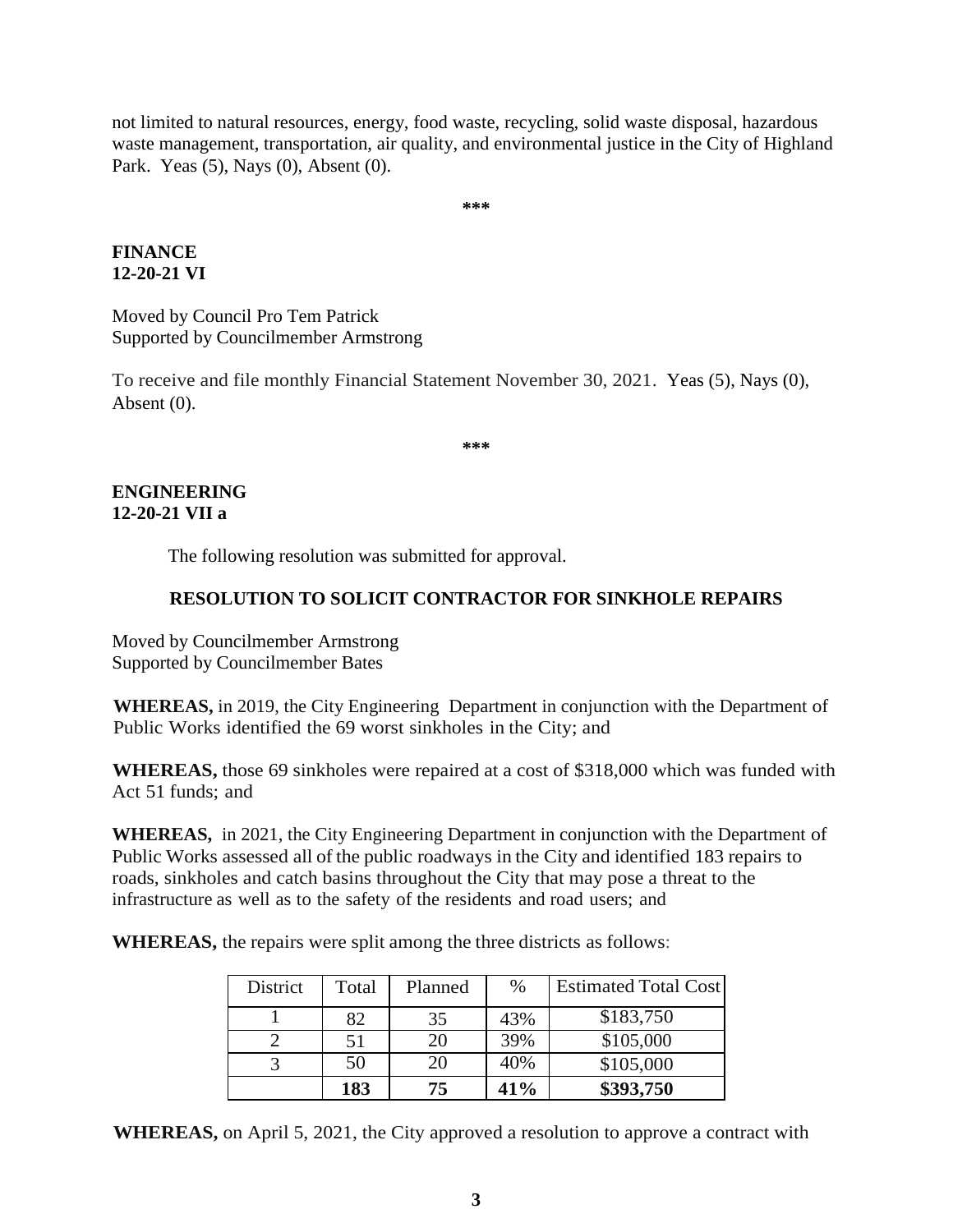Century Cement for sinkholes and catch basin repairs up to \$400,000 to be funded with Act 51 funds; and

**WHEREAS,** 74 of the 183 sinkholes were repaired along with an additional 5 that were identified at a later date for an approximate cost of \$400,000 funded with Act 51 funds; and

**WHEREAS,** there remains 109 identified sinkholes left at an approximate cost of \$552,000; and

| Year                                                                                         | # of Sinkholes | $#$ Repairs | Est. Cost of Repairs | Est. Cost Per Repair |  |  |
|----------------------------------------------------------------------------------------------|----------------|-------------|----------------------|----------------------|--|--|
| 2019                                                                                         | 69             | 69          | \$318,000            | $$4,608 /$ sinkhole  |  |  |
| 2021                                                                                         | 183            | $79*$       | \$400,000            | \$5,063 / sinkhole   |  |  |
| 2022                                                                                         | 109            | 109         | \$552,000            | $$5,063 /$ sinkhole  |  |  |
| NOTE: In 2021 74 sinkholes were repaired from list of 183 plus 5 additional identified later |                |             |                      |                      |  |  |

**NOW, THEREFORE, BE IT FURTHER RESOLVED,** that the City approves soliciting bids for the remaining 109 sinkhole repairs to be completed as Act 51 funds become available. Yeas (5), Nays (0), Absent (0).

\*

# **12-20-21 VII b**

The following resolution was submitted for approval.

### **A RESOLUTION FOR THE SUBMITTAL OF THE 2021 COMMUNITIES LEAP (LOCAL ENERGY ACTION PROGRAM) PILOT TECHNICAL ASSISTANCE GRANT APPLICATION TO THE U.S. DEPARTMENT OF ENERGY BY THE CITY OF HIGHLAND PARK ENGINEERING DEPARTMENT**

Supported by Councilmember Bates Moved by Council Pro Tem Patrick

**WHEREAS**, energy resources utilized by the community may significantly impact public health, safety, and welfare, and the economic and social well-being of residents; and

**WHEREAS**, the City of Highland Park is committed to pursue strategies to promote and facilitate clean energy, carbon reduction actions, ordinances, and policies; and

**WHEREAS**, the City of Highland Park recognizes the necessity to promote public awareness and education to its citizens concerning the environmental, health, economic, and societal benefits of pursuing a broad range of strategic measures related to renewable energy; and

**WHEREAS**, access to the financial and environmental benefits of energy efficiency and renewable energy must be shared equitably across all economic classes; and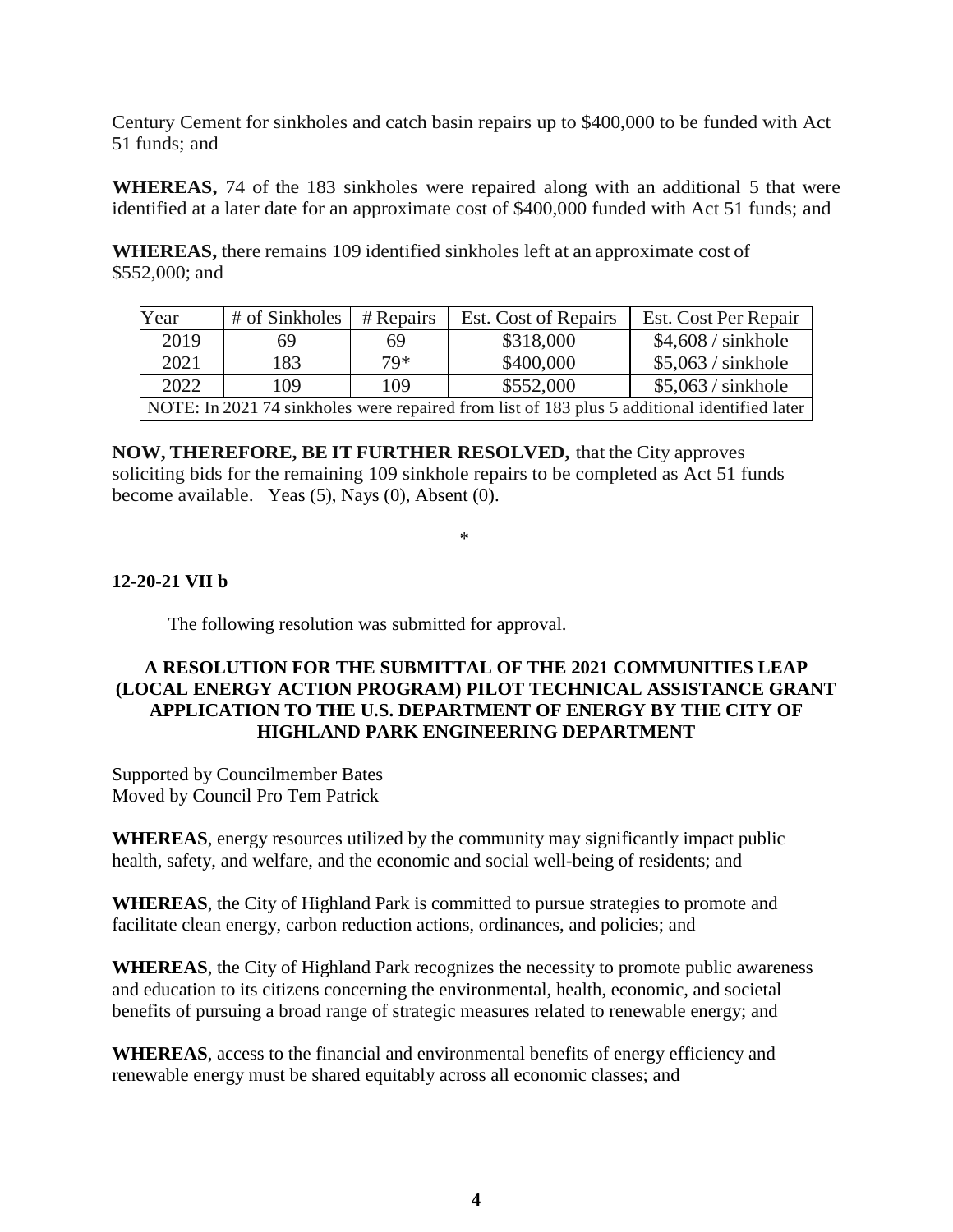**WHEREAS**, if the City of Highland Park is awarded the technical assistance grant, the Department of Energy will allocate \$500,000 of technical assistance towards developing polices and or ordinances in the following areas: Clean Energy Planning and Development, Energy Efficient Buildings and Beneficial Electrification Planning and Investment, Clean Transportation Planning and Investment, Community Resilience Microgrids, and New or Enhanced Manufacturing; and

**WHEREAS**, the technical assistance requirement period is eighteen (18) months; and

**WHEREAS**, the Engineering Department will work with the Building Department, Department of Public Works, Community & Economic Development, and other City bodies, as well as Highland Park community based organizations to provide information and ensure the documents produced by the Department of Energy accurately reflect the needs of the community; and

**BE IT RESOLVED**, the City of Highland Park City Council approves the submittal of the 2021 Communities Leap (Local Energy Action Program) Pilot Technical Assistance Grant Application to The U.S. Department of Energy Requesting a total of \$500,000 before December 17<sup>th</sup>, 2021. Yeas (5), Nays (0), Absent (0).

**\*\*\***

# **FIRE 12-20-21 VIII**

The following resolution was submitted for approval.

## **RESOLUTION FOR PURCHASE OF FIRE DEPARTMENT TURNOUT GEAR**

Moved by Councilmember McDonald Supported by Councilmember Armstrong

**WHEREAS**, on September  $7<sup>th</sup>$  the City approved a resolution to solicit bids for fire equipment;and

**WHEREAS,** an RFQ was issued for turnout gear (PPE for firefighters including trousers, coat, suspenders, boots, helmet, nomex hood and gloves that meet NFPA, OSHA and MIOSHA standards); and

**WHEREAS,** three bids were received for turnout gear (see attached); and

**WHEREAS,** Municipal Emergency Services was selected by the Fire Chief asthe company providing the gear that best fits the needs of the Highland Park Fire Department; and

**WHEREAS,** the City requires turnout gear that will be safe and dependable for our firefighters to protect our city and its residents; and

**NOW, THEREFORE, BE IT RESOLVED,** that the City approves the purchase of 36 sets of turnout gear at a price of \$2,849.59 each or \$102,585.24. Yeas (5), Nays (0), Absent (0).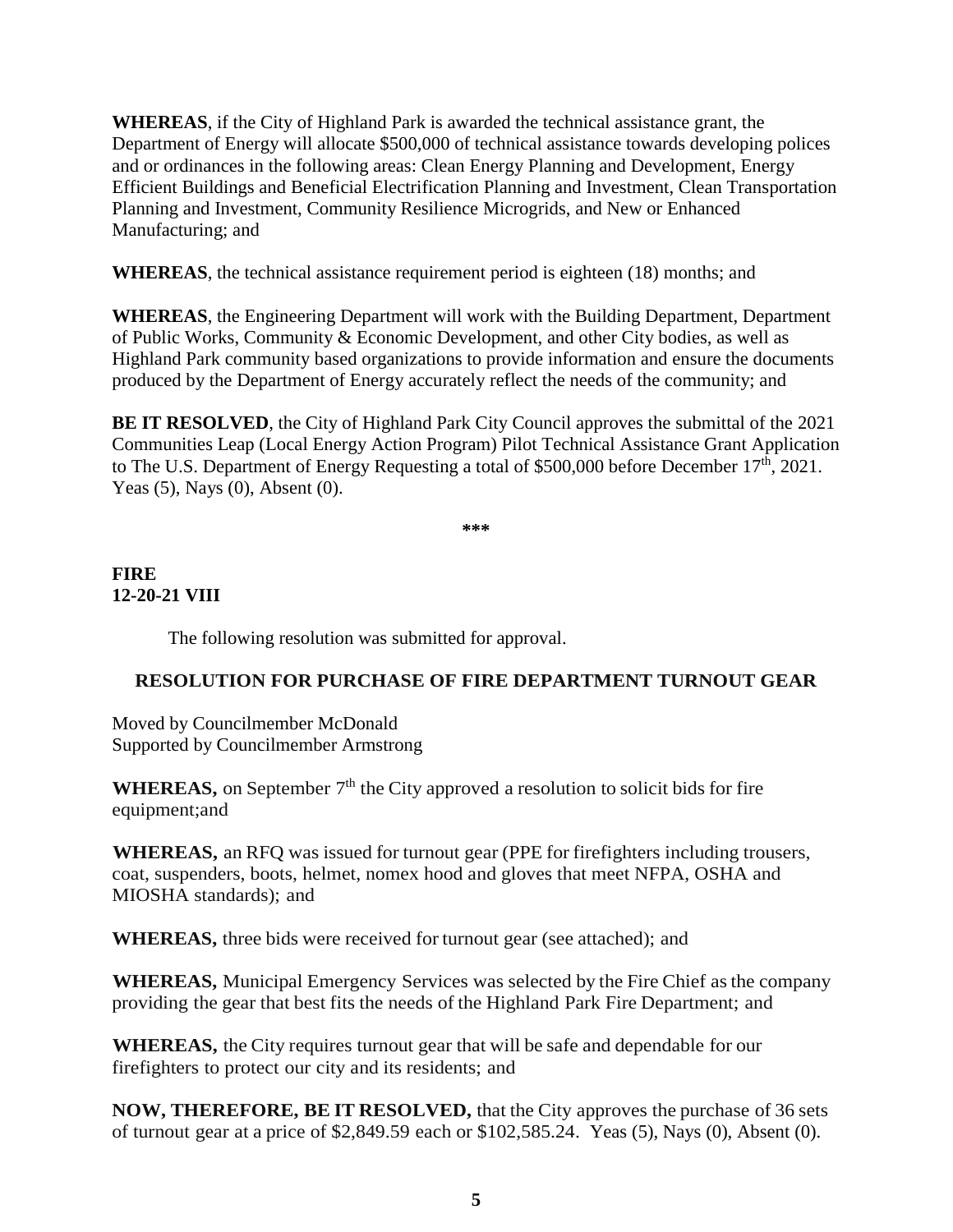#### **\*\*\***

#### **LEGAL 12-20-21 IX**

The following resolution was submitted for approval.

#### **RESOLUTION TO APPROVE GREGORY YOPP v KEATH BARTYNSKI FOR BINDING ARBITRATION (Case No. 18-cv-12866; United States District Court)**

Moved by Councilmember Bates Supported by Council Pro Tem McDonald

**WHEREAS**, Gregory Yopp is suing the City of Highland Park and Keath Bartynski in Federal Court under theories flowing from *Monell v Dept of Social Services,* which permits a lawsuit against a city under *42 USC § 1983* for Bartynski's behavior that violated his constitutional rights only when acting through an official policy when he used excessive force against Mr. Yopp; and

**WHEREAS**, United States District Court Judge Arthur Tarnow has advised that it would be at least a year before the case could be tried. In addition, Bartynski has his own lawsuit against the City and could not be depended upon to be helpful in a trial; and

**WHEREAS**, Highland Park has several options going forward but, in counsel's opinion, binding arbitration makes the most sense because it gives the City the most influence over the desired outcome; and

**WHEREAS**, the case for binding arbitration is as follows:

- 1. The proceedings are private before a panel of three (3) lawyers or retired judges.
- 2. There will be no adverse publicity.
- 3. The City selects one arbitrator, Mr. Yopp selects one, and all parties agree on a third or neutral arbitrator.
- 4. In arbitration, the parties exercise much control over the process, which is a major plus.
- 5. The parties can agree on a binding high/low award.
- 6. Bartynski would not be a witness.
- 7. The process is approved by United States District Court Judge Arthur Tarnow.

**NOW, THEREFORE, BE IT RESOLVED,** that City Council approve the recommendation of submitting the case of *Yopp v Bartynski* for binding arbitration. Yeas (4), Nays (1) Patrick, Absent (0).

**\*\*\***

**RECREATION 12-20-21 X a**

The following resolution was submitted for approval.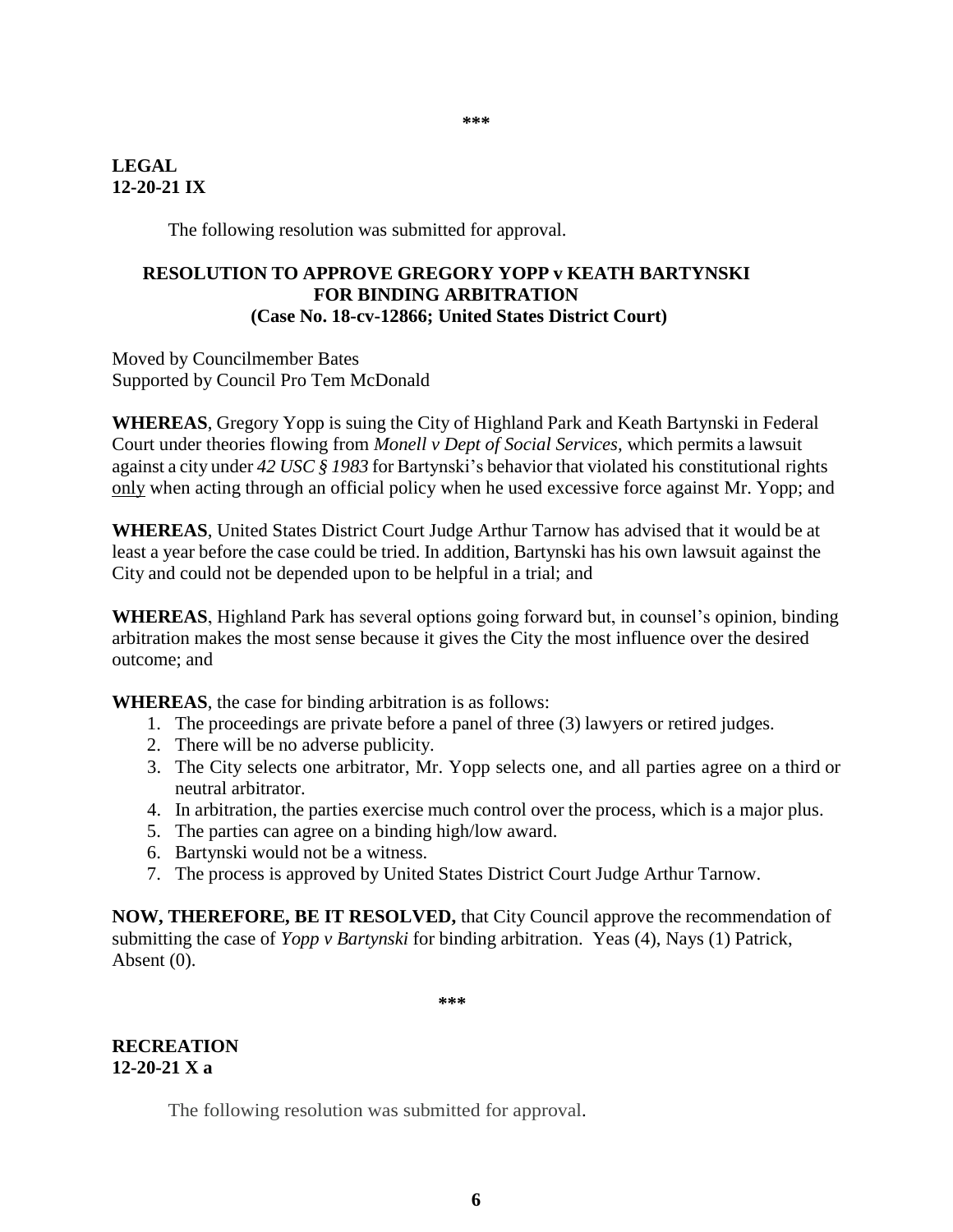# **RESOLUTION TO SUBMIT APPLICATION FOR STATE OF MICHIGAN GRANT FOR FINANCIALLY DISTRESSED CITIES, VILLAGES OR TOWNSHIPS (FDCVT) FOR STANDBY GENERATOR FOR REC CENTER**

Moved by Councilmember Bates Supported by Councilmember Armstrong

**WHEREAS,** on November 9, 2021, the State of Michigan announced the availability of \$2.5 million for 2022 FY grants to financially distressed cities, villages, or townships (FDCVT) to be used to help fund special projects and freeup tax dollars for important services; and

**WHEREAS,** Highland Park qualifies for subject grant; and

**WHEREAS,** in the recent past, the City successfully applied for and received grants for the Water Department, a new police vehicle, the Blue Light Project, an ADA front entrance to City Hall and solar streetlights; and

**WHEREAS,** Highland Park wishes to apply for funding under this program for a standby generator for the Recreation Center; and

**WHEREAS,** the Recreation Center is the hub of the community, providing education, health & human services, and community space for City residents; and

**WHEREAS,** the Recreation Center hosts after school and summer programs, physical fitness activities, senior program activities and a variety of community events (i.e., voting, meetings, repast dinners, Covid-19 vaccines, food pantries,etc.); and

**WHEREAS,** the Recreation Center has also been used by local businesses, such as Magna, for training, etc.; and

**WHEREAS,** the City also desires to use the Recreation Center as a city-wide sheltering site in the event of an emergency; and

**WHEREAS**, to ensure continuous operation of the Recreation Center for the provision of community services as well as for a community shelter, a standby generator is needed; and

**NOW, THEREFORE, BE IT RESOLVED** the City approves applying for a 2022 FDCVT grant for the purchase of a standby generator for the Recreation Center. Yeas (5), Nays (0), Absent (0).

**\***

## **12-20-21 X b**

The following resolution was submitted for approval.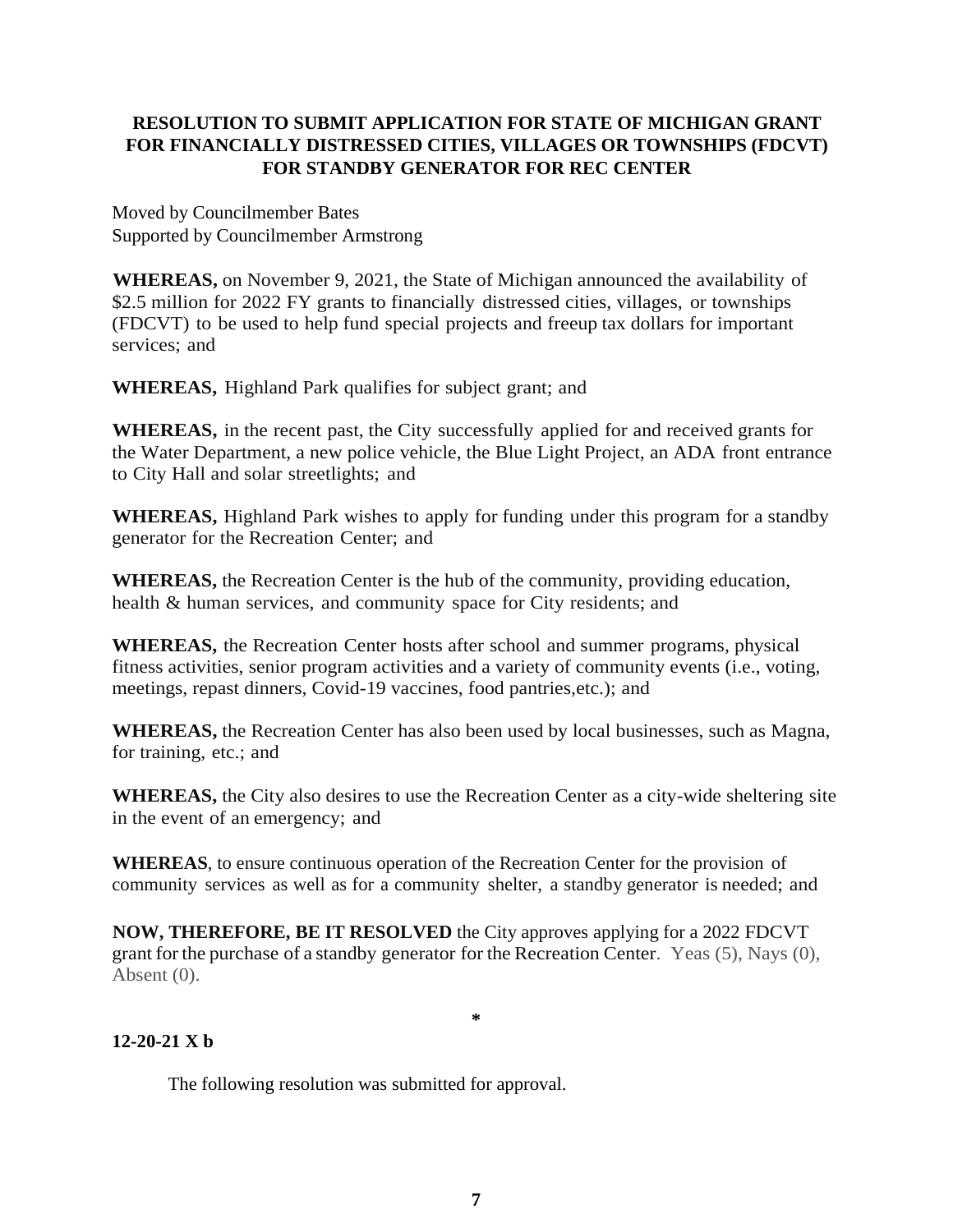#### **RESOLUTION TO APPROVE CONTRACT FOR RECREATION CENTER DOORS EXCLUDING FRONT ENTRANCE DOORS**

Moved by Councilmember Armstrong Supported by Councilmember Bates

**WHEREAS,** on September 20, 2021 the City approved a resolution to solicit quotes to repair/replace Recreation Center doors to meet Fire Safety Regulations and prevent water from coming into the building; and

**WHEREAS,** only two bids were received for five sets of doors (Stairwell #1, Stairwell #2, gym exit door, men's locker room door, maintenance door): Bid 1) Jan Door at \$10,845 and Bid 2) NOS at \$10,796; and

**WHEREAS,** theCity has had previous experience with Jan Door, including recently installed library doors, and wishes to engage them for the five sets of doors; and

**NOW, THEREFORE, BE IT RESOLVED** that the City approves the contract with Jan Door to repair/replace five sets of doors at the Recreation Center at a cost of \$10,796 (with an additional 10% contingency for hardware). Yeas (5), Nays (0), Absent (0).

**\*\*\***

# **WATER 12-20-21 XI**

The following resolution was submitted for approval.

### **A RESOLUTION FOR THE SUBMITTAL OF THE 2022 FINANCIALLY DISTRESSED, CITIES, VILLAGES, TOWNSHIPS (FDCVT) GRANT APPLICATION TO THE STATE OF MICHIGAN DEPARTMENT OF TREASURY BY THE CITY OF HIGHLAND PARK WATER DEPARTMENT**

Moved by Council Pro Tem Patrick Supported by Councilmember McDonald

**WHEREAS**, the City of Highland Park is under an Administrative Consent Order (ACO) by the Michigan Department of Environment, Great Lakes, and Energy (EGLE) formerly the MDEQ, effective July 28, 2017 regarding the existing water infrastructure; and

**WHEREAS**, the City of Highland Park previously received a Significant Deficiency Violation Notice from EGLE April 11, 2016 regarding the existing water infrastructure; and

**WHEREAS**, the City of Highland Park previously received a Lead and Copper Monitoring – Action Level (AL) Exceedance letter from EGLE on July 12, 2019 regarding the community water supply's 90<sup>th</sup> percentile value exceeding the action level for lead during the most recent round of lead and copper monitoring between June and September 2019; and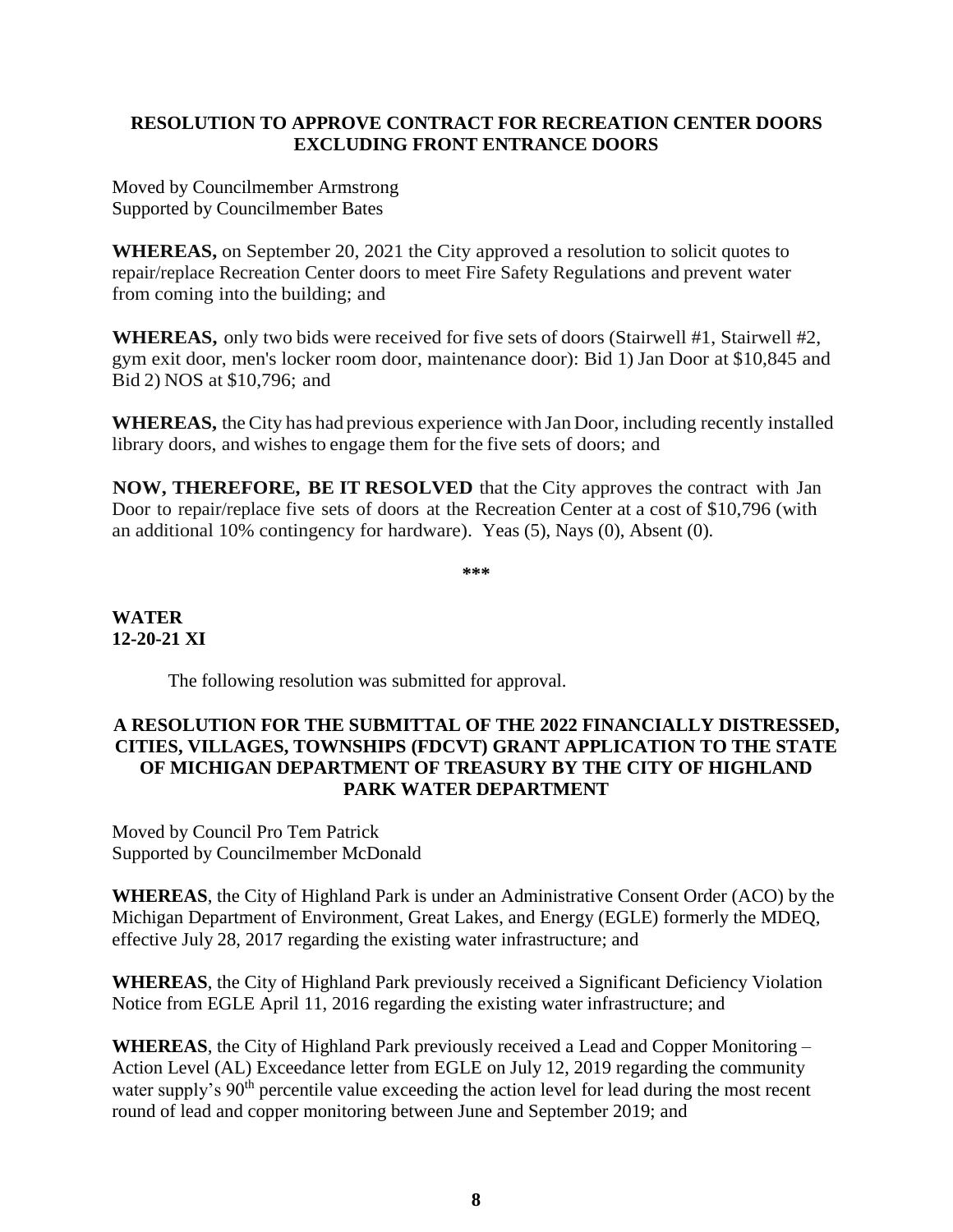**WHEREAS**, the City of Highland Park, under the Michigan Safe Drinking Water Act, 1976 PA 399, as amended (Act 399) is required to perform water quality parameter monitoring, source water monitoring, document corrosion control treatment, and perform public education, as well as replace a designated number of lead service lines annually; and

**BE IT RESOLVED**, the City of Highland Park City Council approves the submittal of the 2022 Financially Distressed, Cities, Villages, and Townships (FDCVT) Grant Application to the State of Michigan Department of Treasury before January 18<sup>th</sup>, 2022 for the replacement of existing lead service lines. Yeas (5), Nays (0), Absent (0).

**\*\*\***

## **ADJOURNMENT**

Moved by Councilmember Armstrong Supported by Councilmember Bates

To adjourn the meeting, motion carried, meeting adjourned at 7:52 p.m.